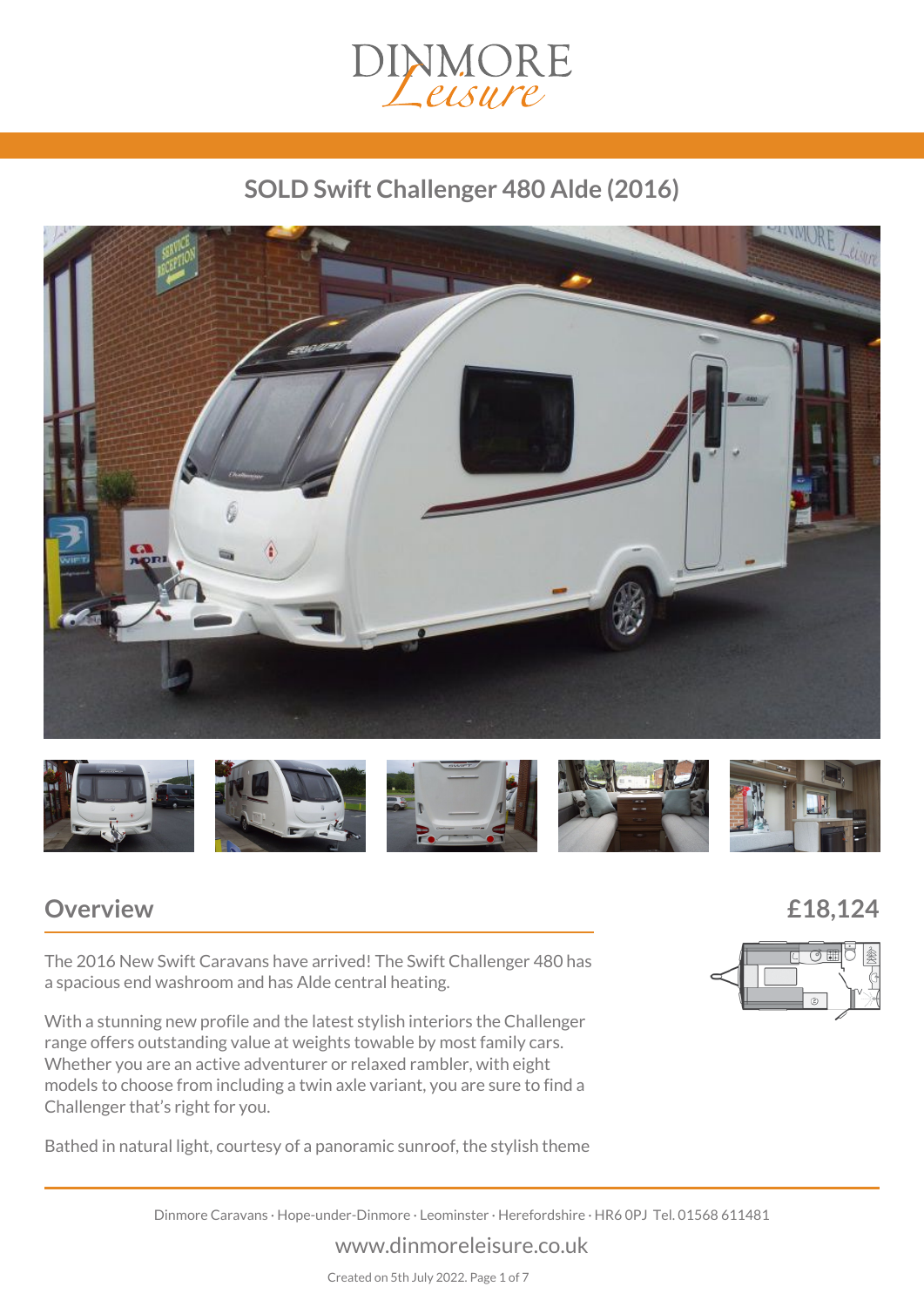

*continues throughout the professionally designed and carefully coordinated interior. 'Aralie Sen' woodgrain with an ashen brown hue adorns the furniture and upper locker doors, which sport a new gloss finish and a chrome inlay.*

*'Zimba' soft furnishings are light and bright. A tasteful fusion of a cream base fabric with a dark brown thread and stylised floral curtains in earthy brown and duck egg blue accents. Chrome sockets, switches and push button locker catches finish the contemporary feel.*

*Flexible seating and sleeping arrangements feature new Swift AirWave seating with a unique construction that expertly blends comfort and support. Fixed beds are topped with the ultra comfortable Duvalay Duvalite mattress, exclusive as standard equipment to the Swift Group. Well equipped kitchens feature the Dometic fridge with removable freezer compartment and washrooms have a transit friendly bi-fold shower door.*

*'Truma' Combi heating comes as standard and is easy to use via a digital panel to control the heating and hot water. Your new Challenger can now be refined further with an optional 'Alde' wet central heating system.*

## *Options*

#### *www.dinmoreleisure.co.uk*

*Created on 5th July 2022. Page 2 of 7*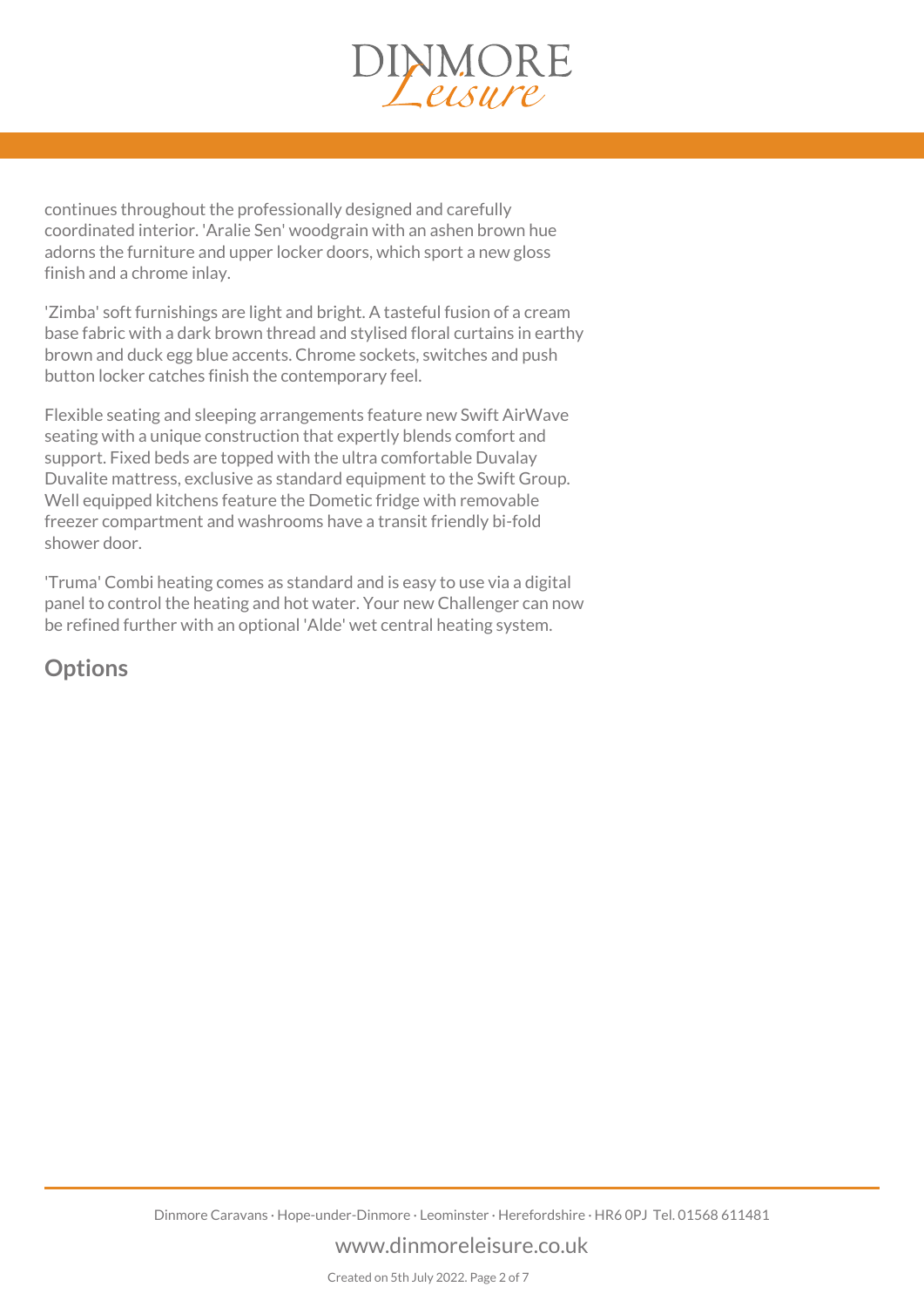

# *Specifications*

| Make                       | Swift          |
|----------------------------|----------------|
| Model                      | Challenger 480 |
| Internal Length            | 4.40m / 14'5"  |
| External Length            | 6.11m / 20'1'' |
| Width                      | 2.23m / 7'4"   |
| Unladen Weight             | 1156kg         |
| <b>MTPLM</b>               | 1278kg         |
| <b>Awning Size</b>         | 877cm          |
| Warranty Internal/External | 3 yrs / 10 yrs |

# *Exterior Features*

## *Exterior*

- *European Whole Vehicle Type Approval ensures compliance with strict weight, dimension and safety regulations*
- *EN1645 Grade 3 classification for heating and thermal insulation*
- *Overall body width 2.23m/7'4"*
- *AL-KO galvanised steel chassis with Euro-axle*
- *Enhanced SMART+ construction with Strong, moisture proof 'PURe' Polyurethane timberless framed body and New 44mm 'sandwich' floor construction with GRP outer skin, ply upper and high rigidity Styrofoam core*
- *New Hail resistant exterior GRP roof, fully bonded roof for extra strength and flatness with polystyrene insulation core*
- *25mm 'sandwich' sidewall construction with polystyrene insulation core and marine grade aluminium outer*
- *New Stylish graphics scheme*
- *New Sweeping GRP front panel with triple flush fitting windows, panoramic sunroof and LED front marker lights*
- *New Wide access gas locker door with single lever three point locking*
- *New One piece rear GRP panel with exclusive LED light clusters which provide better visibility in poor weather*
- *New LED side marker running lights*
- *AL-KO Euro overrun device with two-way assisted handbrake*
- *'Scorpion' alloy wheels*
- *Steel spare wheel*

*Dinmore Caravans · Hope-under-Dinmore · Leominster · Herefordshire · HR6 0PJ Tel. 01568 611481*

*www.dinmoreleisure.co.uk*

*Created on 5th July 2022. Page 3 of 7*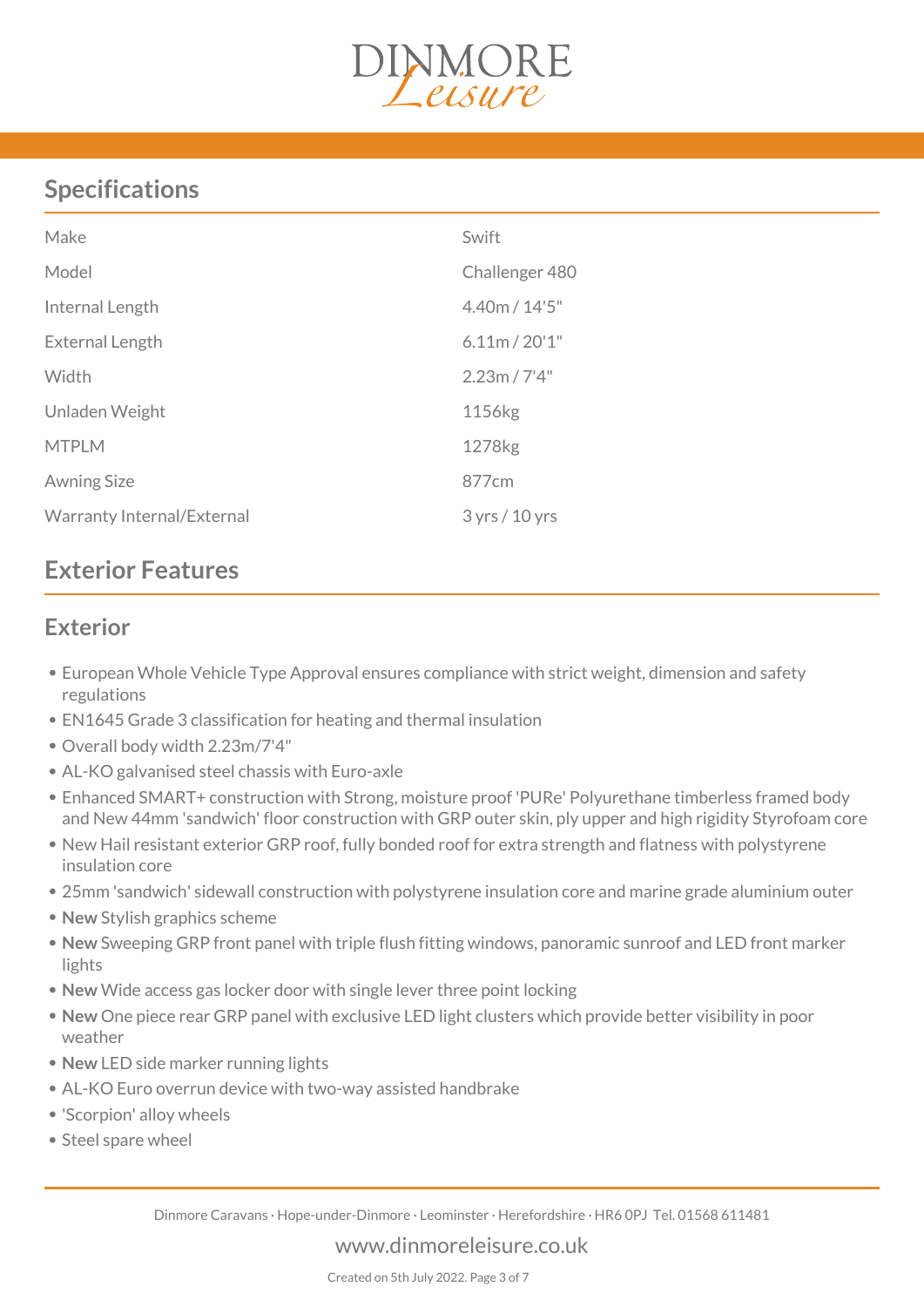

- *Higher tyre rating a load margin is included in the tyre specifications*
- *Shock absorbers for a smoother towing experience*
- *Semi-recessed body colour awning rail both sides*
- *Step-on hitch cover for easy cleaning of front windows*
- *13-pin 'Jaeger' 12V car connector*
- *Bulkhead mounted regulator suitable for use with either propane or butane bottles*
- *New Flusher fitting fully double-glazed opening windows (no single-glazed cold areas)*
- *LED awning light*
- *Exterior one-piece door with interior moulded liner, window with blind and bin with dustpan and brush*
- *Exterior access battery box with mains electric inlet (battery not included)*
- *Aerial point in battery box for portable satellite dish connection*
- *Entrance step*
- *Rain guards*
- *New Fixing bars for optional Thule rear mounted two cycle rack*

# *Interior Features*

## *Interior*

- *1.95m (6'5") headroom*
- *Panoramic front sunroof*
- *'Zimba' soft furnishing scheme*
- *'Aralie Sen' woodgrain with contemporary colouring*
- *New Gloss upper locker doors with chrome inlay*
- *Positive overhead locker catches for secure storage on the move*
- *Overhead locker doors with injection moulded space frame construction*
- *Chrome effect handles, sockets and switches*
- *Two scatter cushions*
- *Two bolster arms either side of front chest*
- *Twin curtain track for improved hanging and ease of use*
- *Sectioned removable carpets for flexibility*
- *'French Oak' effect, high impact, scratch resistant floor lino*
- *New Swift AirWave bedding for greater seating and sleeping comfort*
- *Beech slat seat and bed bases with sprung hinged tops for extra comfort and easy access*
- *Seat bases with spaceframe construction, full front access and space for larger items*
- *Bed make-up system with slats retained on track (Mid bed uses the table)*
- *Exclusive Duvalay Duvalite mattress with lightweight memory fibre technology hypoallergenic, excellent pressure relief, dustmite resistant and 100% recyclable (fixed bed models only)*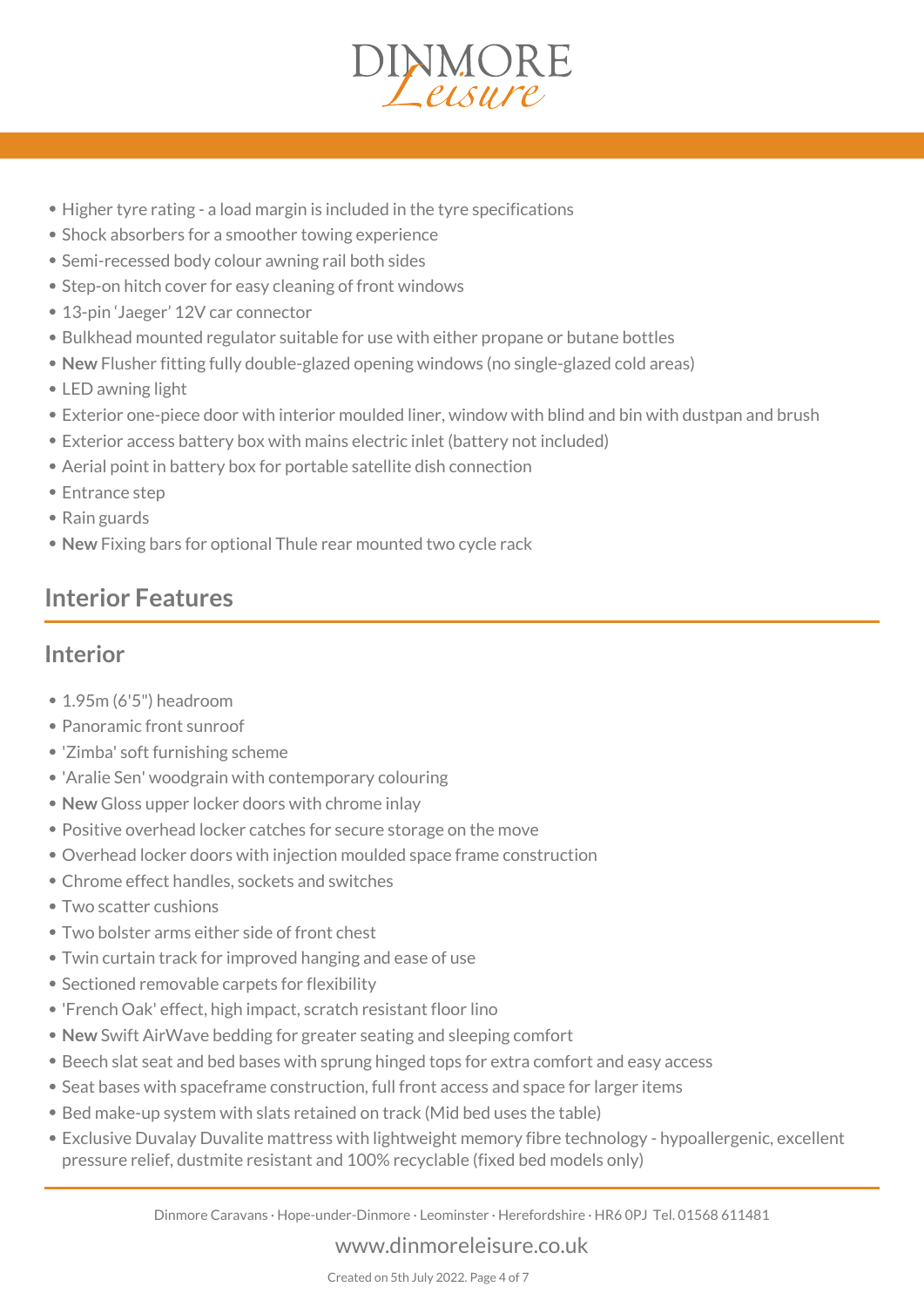

- *Fixed beds with aluminium bed frames to maximise strength and storage space*
- *Areas under beds and seats and washroom areas warmed by Truma blown air system and underfloor ducting insulated to minimise heat loss*
- *Front chest of drawers with convenient slide-out extending top*
- *Large dining table for full-size place settings*
- *Granite effect kitchen sink*
- *New Removable drainer and food grade nylon chopping board nestle together for easy storage in dedicated location*
- *Kitchen worktop extensions (except 530 & 640 models)*
- *New Kitchen laminate splashback*
- *Two cutlery drawers on smooth-action steel runners, one above fridge*
- *Two pull-out wire baskets in kitchen cupboard*
- *Midi-Heki roof window with flynet and adjustable concertina blind*
- *Door flyscreen with easy concertina action*
- *Cassette flyscreens and blinds on all windows*
- *Multi-directional clear roof lights in kitchens, bedrooms and washrooms*
- *Seat and backrest ventilation boards*
- *Retained embroidered entrance mat*
- *Lined washroom cubicle in all separate washrooms (Except 510)*
- *Thick washroom doors with domestic style locks and handles*
- *Shower bi-fold door retained on track for improved access (Except 510, 590 & 640)*
- *New Swivel spout vanity taps for improved use*

## *Equipment*

## *Equipment*

- *Dual fuel heating with Truma Combi 4 Boiler 1.8kW electric/4kW gas/3.8kW combined in 480, 510 & 530 (Combi 6 1.8kW electric/6kW gas/5.8kW combined in 565, 570, 580, 590 & 640)*
- *Digital programmable controller for heating and hot water with ability to be remote controlled via new iNet Box upgrade option from Truma*
- *Optional Alde central heating*
- *Large capacity waste bin on lower door*
- *'Aspire MKII' oven with dual fuel hob with 800W electric hotplate and 3 gas burners with electronic ignition*
- *Glass hob lid with safety cut-out feature*
- *Thetford thermostatic oven and separate grill*
- *Ventilated microwave oven with digital controls built at an easily accessible level*
- *8-Series Dometic 110 litre, electronic ignition fridge with removable freezer compartment, black effect finish*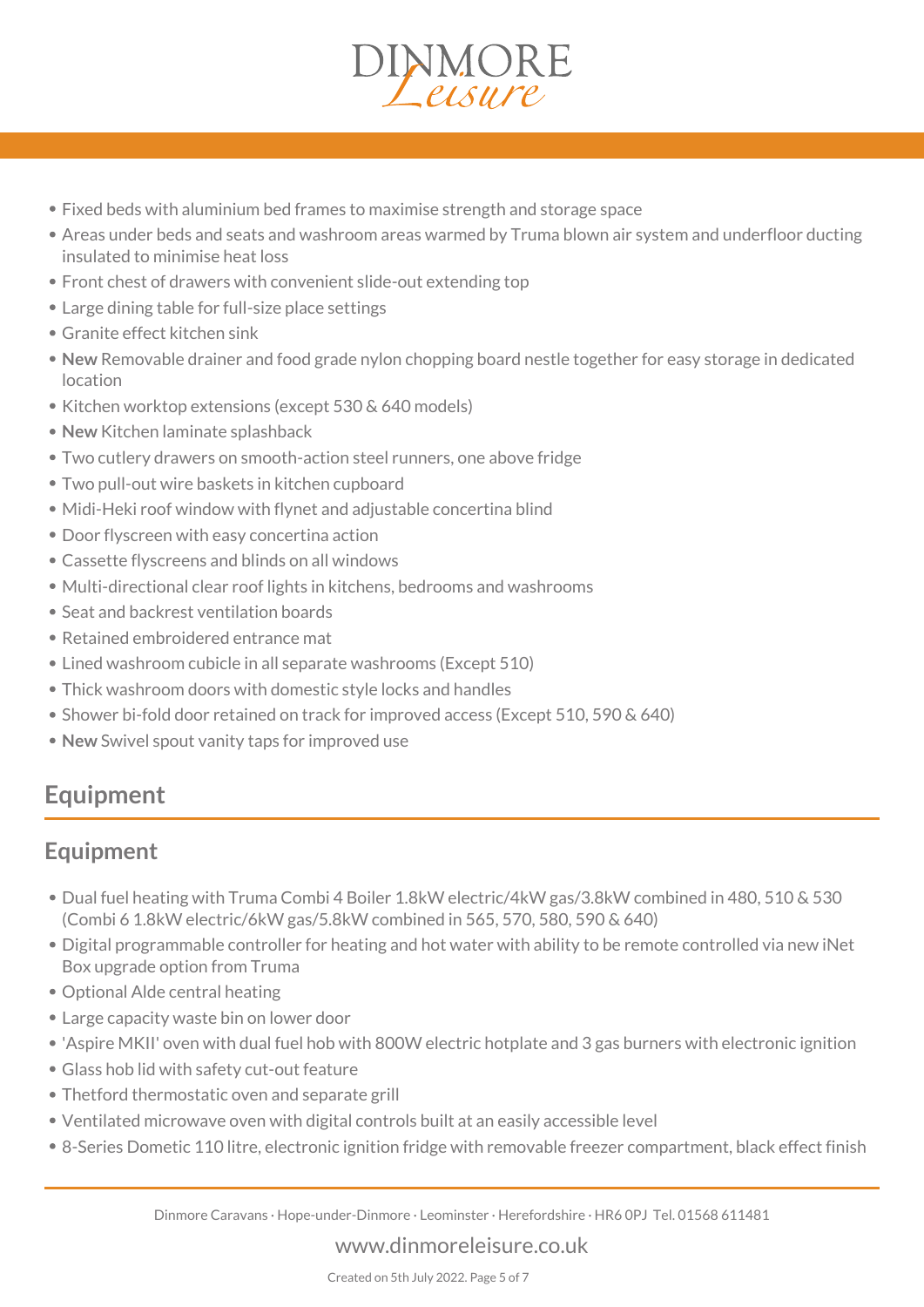*and digital controls*

- *New Ecocamel Orbit shower head with on/off button for a powerful shower that uses less water*
- *Thetford C260 toilet with electric flush and 18 litre wheeled waste tank*
- *High flow rate in-board pump with chrome finish brass taps for reliable, high performance water supply*

INMORE

- *Inboard semi-rigid fresh water pipes*
- *Large bore underslung rigid waste pipes*
- *Isolation taps for gas appliances*
- *User-friendly large 12V control panel with battery selection, battery state, lighting meter and water pump circuit control*
- *Fully protected mains electric system*
- *25 amp switchmode charger/transformer*
- *TV station with 230V, 12V and aerial sockets (two in selected models)*
- *New Travel lock for TV brackets where fitted*
- *Radio/CD/MP3 player with iPod connection with upgraded premium radio speakers*
- *Status 570 directional Digital / Analogue TV/FM aerial and booster*
- *New 80W roof mounted solar panel*
- *Low energy LED over-locker lighting in seating and bedroom areas*
- *Low energy LED lights in main habitation area and washroom*
- *LED downlighters set in plinth over kitchen locker*
- *Four 230V sockets including twin in front shelf pod*
- *25 metre mains hook-up cable*

## *Safety & Security*

### *Safety and Security*

- *Thatcham approved TRACKER Retrieve fitted as standard*
- *AKS 3004 stabiliser*
- *Receiver for optional AL-KO Secure wheel lock*
- *Smoke alarm*
- *Carbon monoxide detector*
- *CRiS identity number labels on windows and caravan chassis*
- *Concealed security data chip within caravan construction*
- *High security locks*
- *Interior dead lock facility on entrance door for added security*